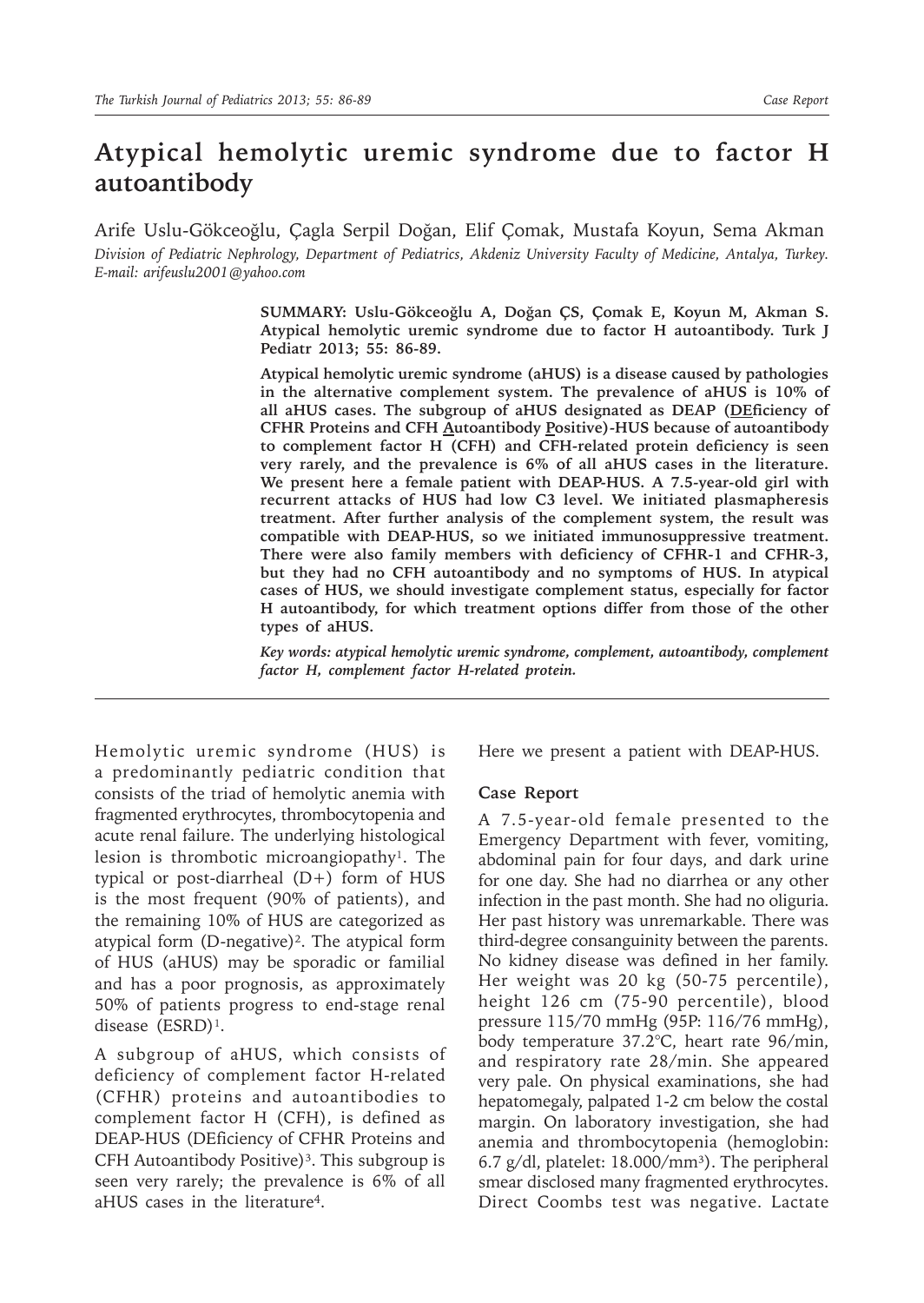| <b>ROIC B</b> THE FACTOR IT THRIDOGY TREED AND THIS OF THRIP OF |                                                       |
|-----------------------------------------------------------------|-------------------------------------------------------|
| Time of analysis                                                | The titer of factor H antibody<br>(arbitrary unit/ml) |
| At the beginning of the 2nd attack                              | 395                                                   |
| At the beginning of the 3rd attack                              | 1750                                                  |
| After 30 sessions of plasmapheresis after the 3rd attack        | 512                                                   |

**Table I.** The Factor H Antibody Titers and Time of Analysis

dehydrogenase (LDH) was 2553 U/L (N: 135- 214 U/L). She had renal failure (blood urea nitrogen [BUN]: 71 mg/dl, serum creatinine 1.2 mg/dl, uric acid 9.2 mg/dl, estimated glomerular filtration rate [eGFR]: 43.3 ml/ min/1.73m²), hematuria (3+ blood on dipstick test and many erythrocytes in urine sediment), and proteinuria (3+on dipstick test, 58 mg/ m²/hour). Plasma complement C3 level was low (59 mg/dl; N>90). With a diagnosis of aHUS, plasmapheresis with 50 ml/kg was initiated on alternate days. After four sessions of plasmapheresis, both hematological and renal remission was achieved and she was discharged on the 10th day of admission. One month after discharge, when she presented with malaise and pallor, her serum creatinine was 1.76 mg/ dl, eGFR 29 ml/min/1.73m2, hemoglobin 4.9 g/dl, and platelet count 66,000/mm3. As she had recurrent attacks of HUS with low C3 level, a blood sample was sent for factor H levels to Leibniz Institute for Natural Product Research Laboratory. After a total of 14 sessions of plasmapheresis (first 5 sessions daily and following 9 sessions on alternate days), serum creatinine was 1 mg/dl, eGFR 52 ml/ min/1.73m², hemoglobin 9.9 g/dl, and platelets 190.000/mm³. She had a third attack 10 days after discontinuing plasmapheresis therapy. At this time, serum creatinine was 4 mg/dl, eGFR 13 ml/min/1.73m2, hemoglobin 6.8 g/ dl, and platelets  $81,000/mm^3$ . Plasmapheresis was re-initiated. Meanwhile, the complement results were attained and we found that she had autoantibodies to factor H with a deficiency of CFHR-1 and CFHR-3 levels, compatible with DEAP-HUS. As immunosuppressive treatments were recommended for patients with DEAP-HUS to suppress the formation of autoantibodies<sup>3</sup>, an immunosuppressive treatment containing highdose intravenous methylprednisolone followed by prednisolone, intravenous cyclophosphamide (500 mg/m²/dose, monthly) and azathioprine (2 mg/kg/day) was introduced in addition to plasmapheresis. Hemodialysis was also

administered for a total of 30 sessions because of hypervolemia and uremia. After 30 sessions of plasmapheresis with immunosuppressive treatment, serum creatinine was 2.1 mg/ dl, cystatin C 3.92 mg/dl, and eGFR 20 ml/ min/1.73 m² with hematological remission; 37 sessions of plasmapheresis were performed in total, after which fresh frozen plasma (FFP) was administered every two weeks. The antibody titer dropped from 1750 arbitrary unit/ml to 512 after 30 sessions of plasmapheresis (Table I).

Four months after the first admission, she had a generalized tonic-clonic convulsion. A brain magnetic resonance imaging (MRI) revealed changes in the cortical intensity at the left temporal and bilateral parietal lobes without diffusion restriction on diffusion MRI. Electroencephalogram was compatible with encephalopathy. As she had central nervous system involvement of HUS, intravenous immunoglobulin (IVIG, 1 g/ kg) was given; convulsion did not recur. At follow-up, azathioprine was changed to cyclosporine (CsA) because of leukopenia. After six months of therapy with CsA, it was changed to mycophenolate mofetil because of the cosmetic side effects of CsA. After a total follow-up period of 20 months, her serum creatinine was 2.1 mg/dl and cystatin C was 3.3 mg/dl, with an eGFR of 23 ml/min/1.73m². She was receiving prednisolone 5 mg/day and mycophenolate mofetil 1 g/day for five months in addition to FFP bimonthly. The course of serum creatinine is shown in Figure 1.

## **Discussion**

The guidelines recommend checking for alternative causes of HUS for the disorders of complement regulation in patients without diarrhea or with diarrhea having any one of the following: age younger than six months, a relapse of HUS, suspected previous HUS, previous unexplained anemia, or a family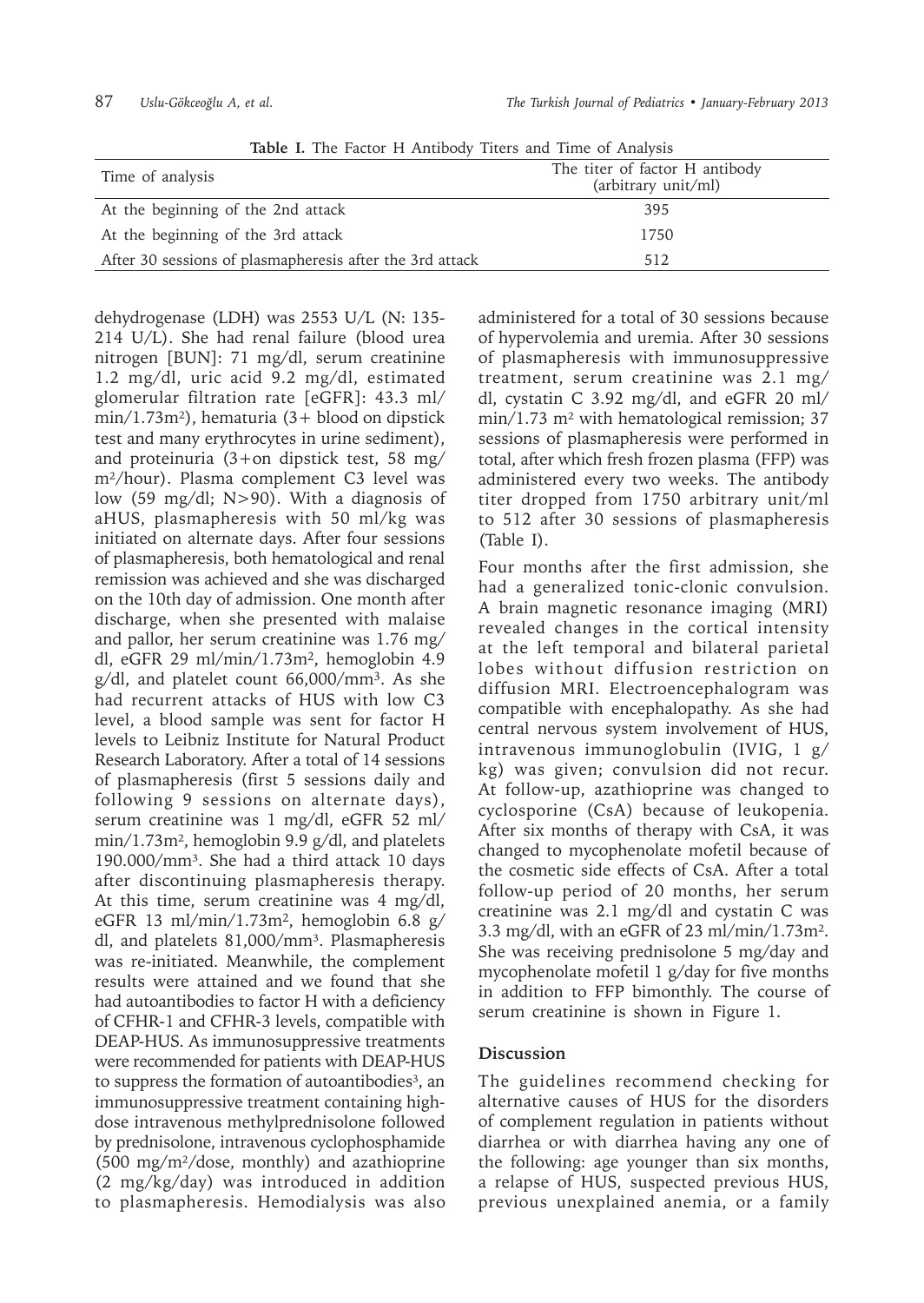

**Figure 1.** Serum creatinine levels during the attacks.

history of HUS<sup>5</sup>.

Complement is activated by three pathways: the classical pathway, the lectin pathway and the alternative pathway. These three pathways converge at the point of cleavage of C3. There are also regulatory proteins that control the complement system. There are many soluble and membrane-associated complement regulatory proteins. CFH is the most important protein in the regulation of the alternative pathway. CFH inhibits the formation of the alternative C3-convertase and accelerates its decay. CFH and CD46 serve as cofactors for the complement factor I, which is the other regulatory protein. Both genes encoding CFH and CD46 are localized on the long arm of chromosome 1, a locus called regulators of complement activation (RCA) that contains genes encoding different regulatory proteins of complement activation<sup>1</sup>. CFH captures C3b, which is generated by the alternative pathway and prevents formation of C3 convertase. This activity causes the prevention of the amplification in the complement cascade and is the major defensive mechanism of host cell surfaces from alternative pathway activity. The acquired type of complement regulation was shown due to autoantibody to CFH. In this group of patients, the plasma concentration of CFH and the CFH gene were normal². In the present patient, CFH level was normal but antibody to CFH was detected.

Zipfel et al.<sup>3</sup> defined the acquired type of complement regulation with autoantibody to CFH as DEAP-HUS. In these patients, there is absence or deficiency of CFHR proteins CFHR-1 and CFHR-3 in the plasma. This subgroup of HUS is characterized by the combination of acquired and genetic factors. The acquired factor is the autoantibodies to CFH, which is the central complement inhibitor. The genetic factor

causing the production of antibodies to CFH is the absence or deficiency of CFHR-1 and CFHR-3 plasma proteins as a result of homozygous chromosomal deletion on chromosome 1. In the present patient, the family members were also screened for aHUS, and it was found that her father and one of her sisters were also deficient for CFHR-1 and CFHR-3 without autoantibodies. It is not known what triggers the formation of antibodies in patients lacking CFHR-1 and CFHR-3.

The autoantibodies in DEAP-HUS patients are of the IgG3 and/or IgG1 subclass and characterized to bind the C- terminal surface binding region of CFH6. As a result, these autoantibodies block the surface binding of CFH and cause the reduction in the protective function of CFH on the cell surface<sup>3</sup>. It was demonstrated that deficiency in CFHR-1 and CFHR-3 was strongly associated with CFH autoantibody<sup>6</sup>. The data suggest that the onset of disease or disease recurrence correlates with the presence of CFH autoantibody7.

In the present patient, hemolysis could be stopped by four sessions of plasmapheresis at the first admission. At the 2nd and 3rd attacks, we had to prolong the number of the plasmapheresis sessions. An intense immunosuppressive treatment was also administered to prevent the formation of autoantibodies and to avoid further renal injury, which protected her from ESRD. The rate of ESRD in aHUS differs according to etiology. It was reported as 30-40% in DEAP-HUS7.

Interestingly, autoantibodies exist in the plasma of patients with DEAP-HUS in two forms: a free form and a form bound to CFH as autoantibodyfactor H complexes. The common enzyme– linked immunosorbent antibody (ELISA) assays identify the level of free antibodies, but they do not detect autoantibodies complexed to CFH. Thus, the actual level of autoantibodies may be even higher than the value obtained using the assay<sup>3</sup>. In the present patient, as the antibody titers decline, she might have higher bound antibody to CFH causing renal damage.

Rapid diagnosis of DEAP-HUS is important to initiate appropriate therapy. The primary focus of treatment is to reduce the autoantibody titers. The overall treatment goal is restoration of a physiological balance between activation and control of